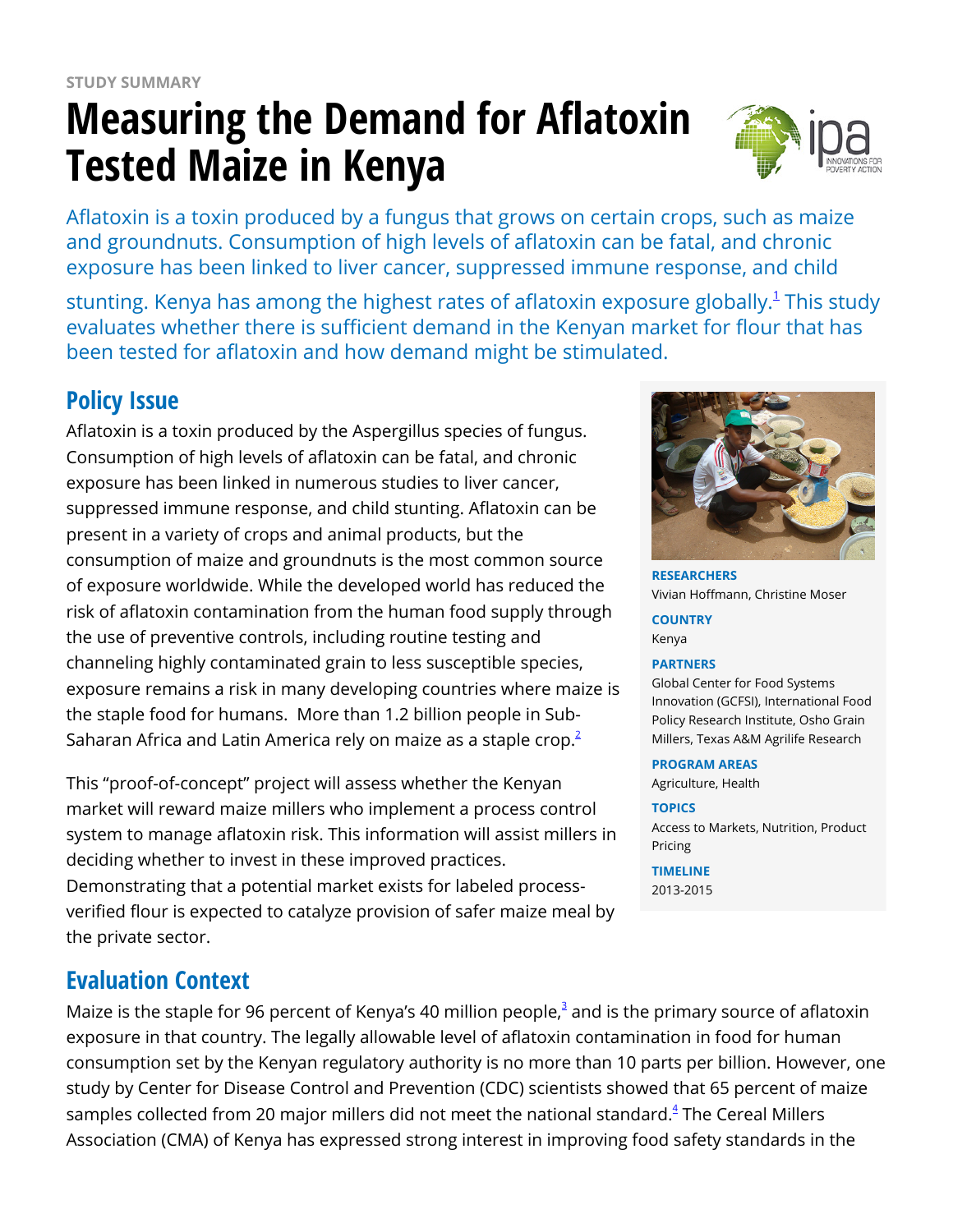maize-processing sector and IPA is partnering with one of their member companies for this study.

The study is taking place within the current distribution network of the miller and includes Machakos, Kitui, Nairobi, Meru, Embu, Nyeri and Murang'a counties. Machakos and Kitui have a particularly high incidence of aflatoxin contamination in maize.

### **Details of the Intervention**

The two-year study evaluates whether there is sufficient demand in the Kenyan market for aflatoxintested flour and how demand for the flour might be stimulated. It involves working closely with a miller and 72 small shops and supermarkets to produce and market a flour that has been tested, labeled, and verifed by a third party as aflatoxin-free.

Working with the Texas A&M Agrilife Research Office of the Texas State Chemist through the Aflatoxin Proficiency Testing for Eastern and Central Africa (APTECA) program, IPA will monitor collaborating millers' compliance with the **[APTECA protocol](http://apteca.tamu.edu/)**. Texas A&M AgriLife Research will verify the accuracy of the aflatoxin test results at their accredited laboratory in Nairobi.

The research team will begin collecting sales data from 72 shops before the tested maize flour is officially launched and will continue tracking sales for the duration of the study. One-third of shops in the study will display a poster explaining the aflatoxin-safe label, with no discounting or additional promotion. Consumer response to safety labeling of flour at these shops will inform researchers about the impact of such labeling under typical market conditions.

Two-thirds of shops, 48 in total, will be randomly assigned to receive leaflets promoting the tested flour for a week at the time the tested flour is launched. At half of these shops, leafleting will be repeated at four-week intervals (intensive marketing). Through this marketing intervention, researchers aim to evaluate the impact of information on consumer behavior over three distinct time periods: during, weeks after, and several months after an informational campaign.

Half of the shops assigned to the marketing intervention (including half of those assigned to receive intensive marketing) will also be assigned to a discount group. These shops will be asked to offer customers a one-month discount for the tested, labeled, flour at the time the product is launched. This will allow researchers to measure the long-term impact of temporary discounts on consumer behavior over the longer-term.

Customers at each participating shop will be interviewed before the intervention and nearby market where unbranded flour is sold and again at the end of the study period about their purchases. This customer-level data will complement the shop-level data on sales and shed light on the socioeconomic profile of customers who purchase the tested flour in each treatment group.

## **Results and Policy Lessons**

Results forthcoming.